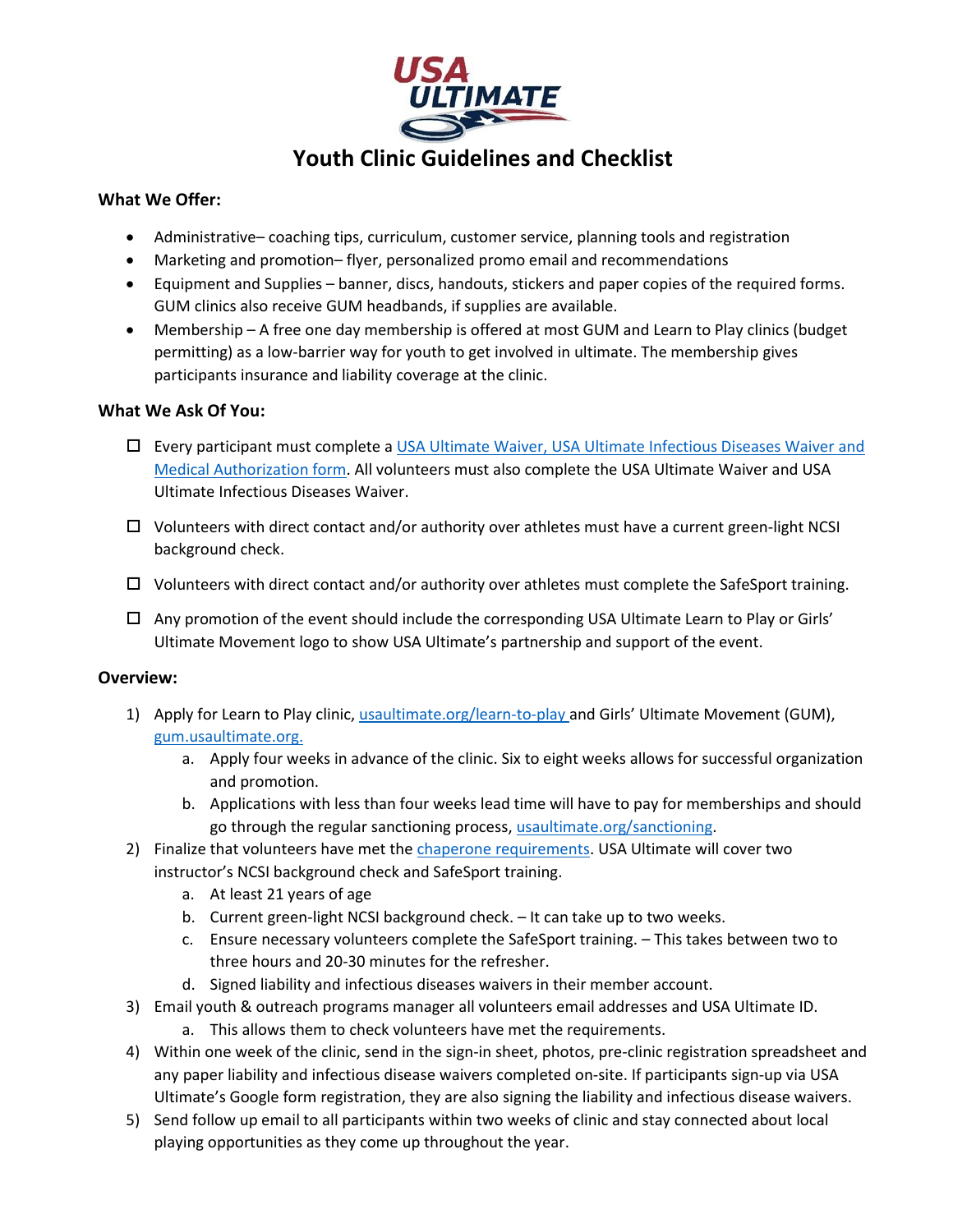

## **Checklist:**

## **6+ Weeks Prior to the Clinic**

- $\Box$  Determine dates, location and times for clinic.
	- $\circ$  Churches, recreation centers and schools are good options for low-cost or free fields.
- $\Box$  Apply for youth clinic via [Learn to Play](https://www.usaultimate.org/learn-to-play/) or [GUM](http://gum.usaultimate.org/) website.
- □ Market clinic locally.
	- o Email coaches, parents, players, listservs local disc organization, job or other connections.
	- o Add to local disc organization website.
	- $\circ$  Promote via social media, including Facebook, Twitter, Instagram, etc.
	- $\circ$  Put flyers up around town- schools, community centers, grocery stores, coffee shops, libraries, gyms, farmer's markets, pools, Parks & Rec centers, etc.
	- $\circ$  Add event to local websites that showcase event listings for the area, ex Nextdoor.
	- o Encourage players to bring their siblings and friends.
- $\Box$  Begin recruiting instructors.
	- o 1:8 or 1:10 is an ideal instructor-to-participant ratio.
	- o It's always better to have too many volunteers than not enough!
	- o You'll need 1-2 people to handle registration
	- o If you run stations, you'll ideally have 1-2 people at each station
	- $\circ$  As the clinic lead, you'll handle managing time and filling in where needed.
	- o Check in advance how each volunteer would like to be involved.
		- Some instructors may feel more confident teaching physical literacy, while others may enjoy teaching defense.
		- Keep in mind different participant age/experience levels require distinct skill sets.
	- o Share volunteer names and USA Ultimate ID numbers with USA Ultimate. Remind volunteers to meet requirements.

#### **2.5 Weeks Prior to Clinic**

- $\square$  Confirm all volunteers have completed [chaperone requirements.](https://usaultimate.org/resources/chaperoning/)
- $\Box$  Email volunteers to coordinate a time to discuss clinic expectations and plan. Send a follow up email with the final details. An organizational spreadsheet helps with planning.
- $\square$  Email estimated participation to USA Ultimate to accommodate supply shipment.

#### **A Week Prior to Clinic**

- $\Box$  Email participants with clinic information, what to bring and what to expect.
- $\Box$  Gather any supplies for your clinic, such as discs, cones, snacks, drinks, table, pens, etc.

#### **48 Hours Prior to Clinic**

 $\square$  Email a final reminder to all attendees and clinic volunteers.

## **CLINIC DAY!**

- $\square$  Bring supplies to event:
	- o For registration:
		- [USA Ultimate Waivers](https://www.usaultimate.org/assets/1/Page/2018%20USAU%20Waiver.pdf) and [USA Ultimate Medical Authorization form](https://www.usaultimate.org/assets/1/Page/Medical%20Authorization-V4.1.form.pdf)
		- Sign-in sheet and envelope to hold documents
		- **EXEC** Check in steps for parents to post on registration table
		- Pens and sharpies
		- **EXECUTE:** Clipboard(s) for registration and potentially clinic leads
		- Name tags